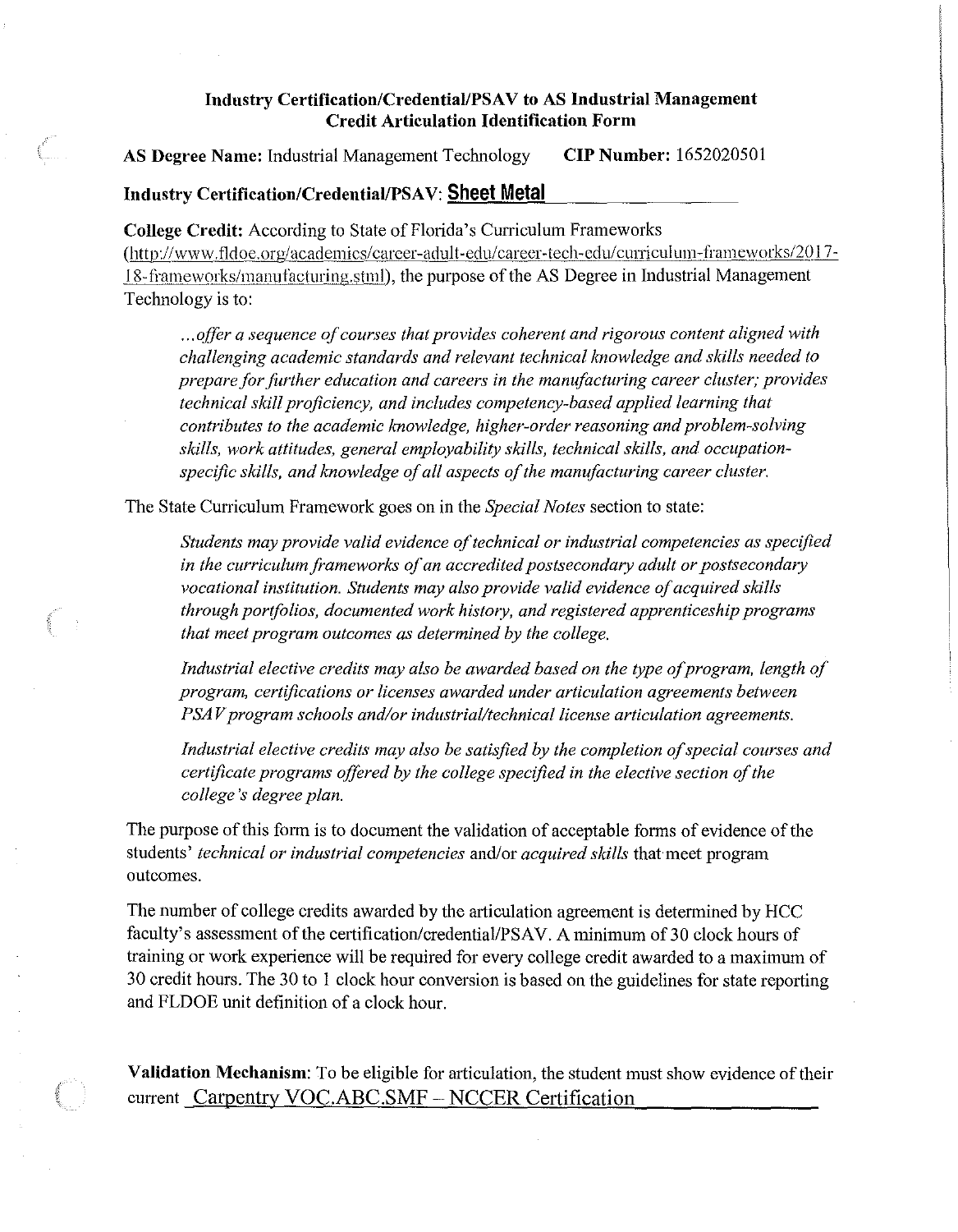certification/credential and it must have been issued within three (3) years prior to their enrollment in the program.

**Rationale/Justification:** ABC-NCCER-Sheet Metal certification represents industry acknowledgement of technical skill attainment of competencies in the AS in Industrial Management Technology program. HCC faculty reviewed the following:

X State Curriculum Frameworks

\_\*\_ Course Syllabi

\_\*\_ Course Exams

**L <sup>Z</sup>** Course Scope and Sequence

\_\*\_ Textbooks/Course Materials

\_\*\_ Other \* **Proprietary** to the Program (Offered through Associated Builders & Contractors (ABC) and the National Center for Construction Education and Research (NCCER)

The ABC-NCCER-Sheet Metal certification/credential will serve as equivalent substitutions for the HCC courses identified below.

| Post-Secondary Adult<br>Vocational/Apprenticeship/Corporate<br><b>Training Program</b> |                              |                                         | <b>Post-Secondary Institution:</b><br><b>Hillsborough Community College</b> |                                        |                     |
|----------------------------------------------------------------------------------------|------------------------------|-----------------------------------------|-----------------------------------------------------------------------------|----------------------------------------|---------------------|
| Program/Courses                                                                        | <b>Clock</b><br><b>Hours</b> | <b>PSAV</b><br>Course<br><b>Numbers</b> | Course<br>Code                                                              | <b>Course Name</b>                     | Awarde<br>d Credits |
| Apprenticeship I                                                                       |                              |                                         | ETI2941                                                                     | <b>Industrial Management Practicum</b> | 30                  |
| Apprenticeship Co-op I                                                                 |                              |                                         |                                                                             |                                        |                     |
| Apprenticeship II                                                                      |                              |                                         |                                                                             |                                        |                     |
| Apprenticeship Co-op<br>$\mathbf{I}$                                                   |                              |                                         |                                                                             |                                        |                     |
| Apprenticeship III                                                                     |                              |                                         |                                                                             |                                        |                     |
| Apprenticeship Co-op<br>III                                                            |                              |                                         |                                                                             |                                        |                     |
| Apprenticeship IV                                                                      |                              |                                         |                                                                             |                                        |                     |
| Apprenticeship Co-op<br>IV                                                             |                              |                                         |                                                                             |                                        |                     |
| Apprenticeship V                                                                       |                              |                                         |                                                                             |                                        |                     |